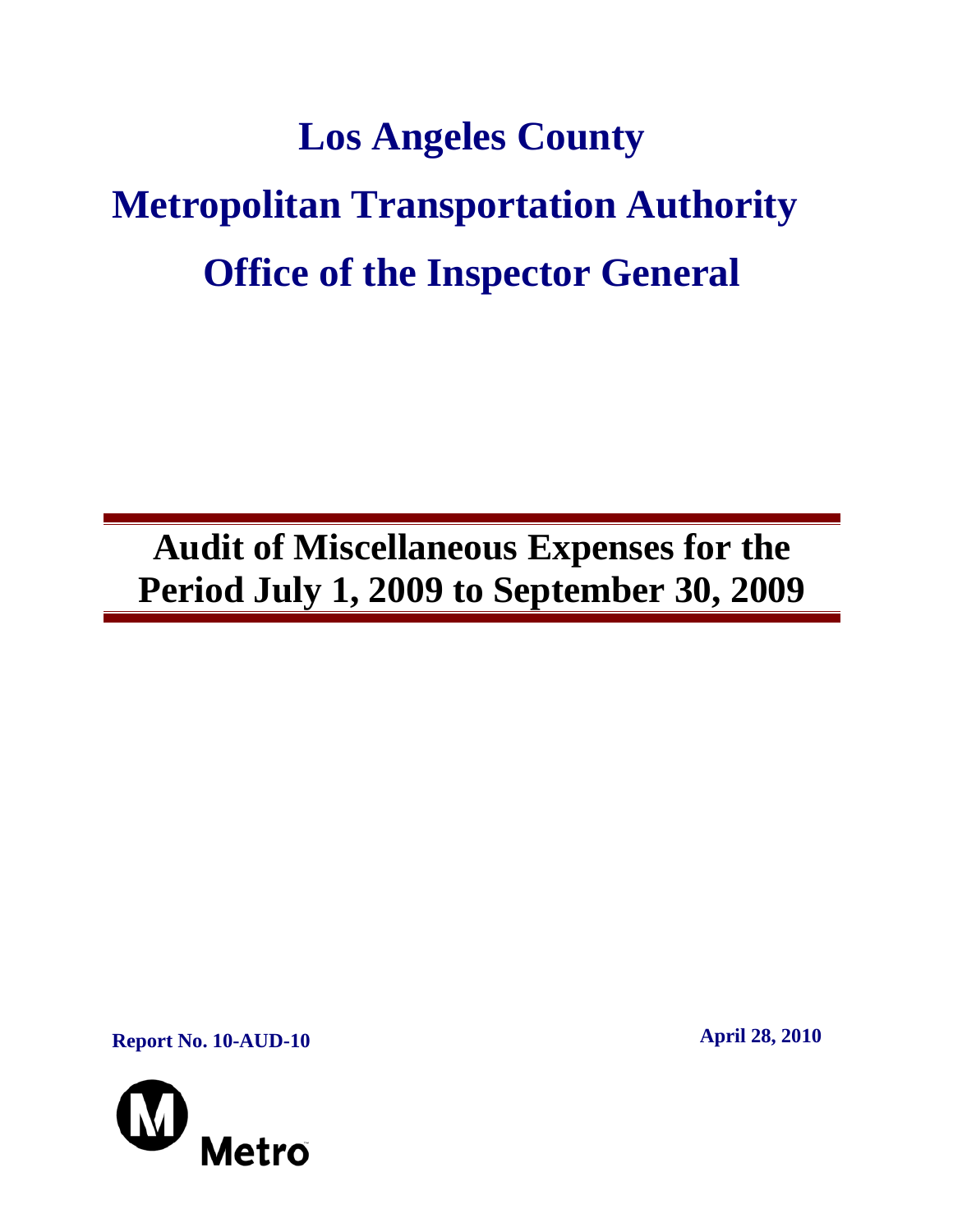

Los Angeles, CA 90017

**DATE:** April 28, 2010

**TO:** Board of Directors Chief Executive Officer b Sheptomy

- **FROM:** Jack Shigetomi Deputy Inspector General - Audits
- **SUBJECT: Audit of Miscellaneous Expenses for the Period July 1, 2009 to September 30, 2009 (Report No. 10-AUD-10)**

# **INTRODUCTION**

This report covers the period July 1, 2009 to September 30, 2009. Our Audit of Miscellaneous Expenses was performed pursuant to Public Utilities Code (PUC), Section 130051. The Section requires that the Inspector General report quarterly to the Los Angeles County Metropolitan Transportation Authority (Metro) Board of Directors on certain miscellaneous expenses such as travel, meals and refreshments, private club dues, and membership fees.

# **OBJECTIVES AND SCOPE OF AUDIT**

The objectives of the audit were to determine whether sampled expenses were:

- Reasonable and in accordance with policies.
- A Adequately supported with receipts, proper approvals, and other appropriate documentation.

The audit included review of six general ledger expense accounts such as training, business meals, seminar and conference fees, business travel, employee activities, and other miscellaneous expenses. For these six accounts, expenditures totaled \$548,363 during July 1, 2009 through September 30, 2009 after excluding transactions that were \$200 or less, adjustments, and credits. We statistically selected 44 expenditures totaling \$127,738 for review, see Attachment A for details. The statistical sampling procedures we applied resulted in no transactions being selected for accounts Mileage/Parking and Schedule Checkers for this review.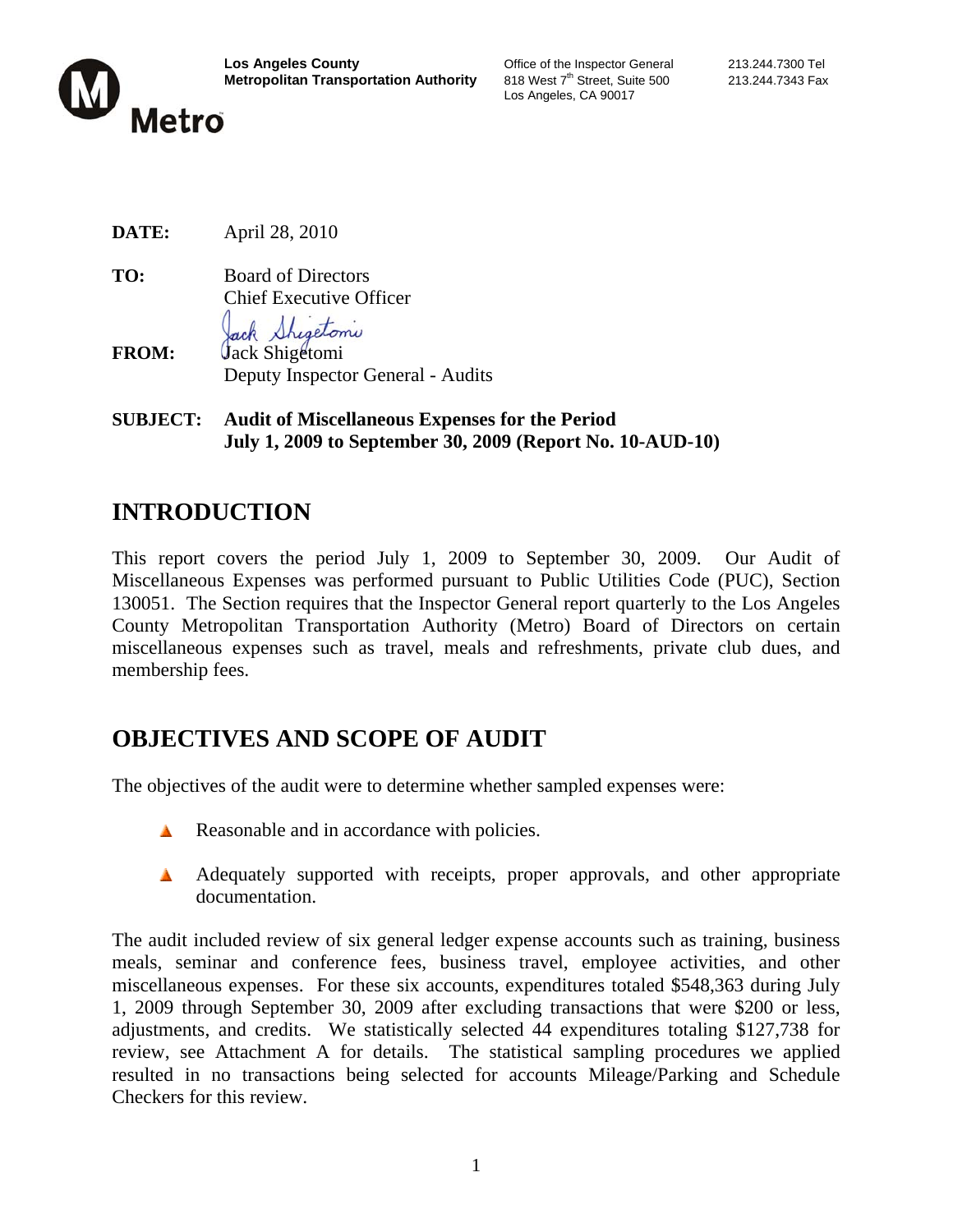The audit was conducted in accordance with Government Auditing Standards and included such tests of the procedures and records, as we considered necessary under the circumstances. During the audit, we did not test the reliability and accuracy of the Financial Information System, which processed the transactions we reviewed. Our conclusions are based on the audit results of the transactions reviewed during this audit.

#### **RESULTS OF AUDIT**

The expenses we reviewed for the period July 1, 2009 through September 30, 2009 generally complied with policies, were reasonable, and were adequately supported. The audit did not identify any reportable conditions.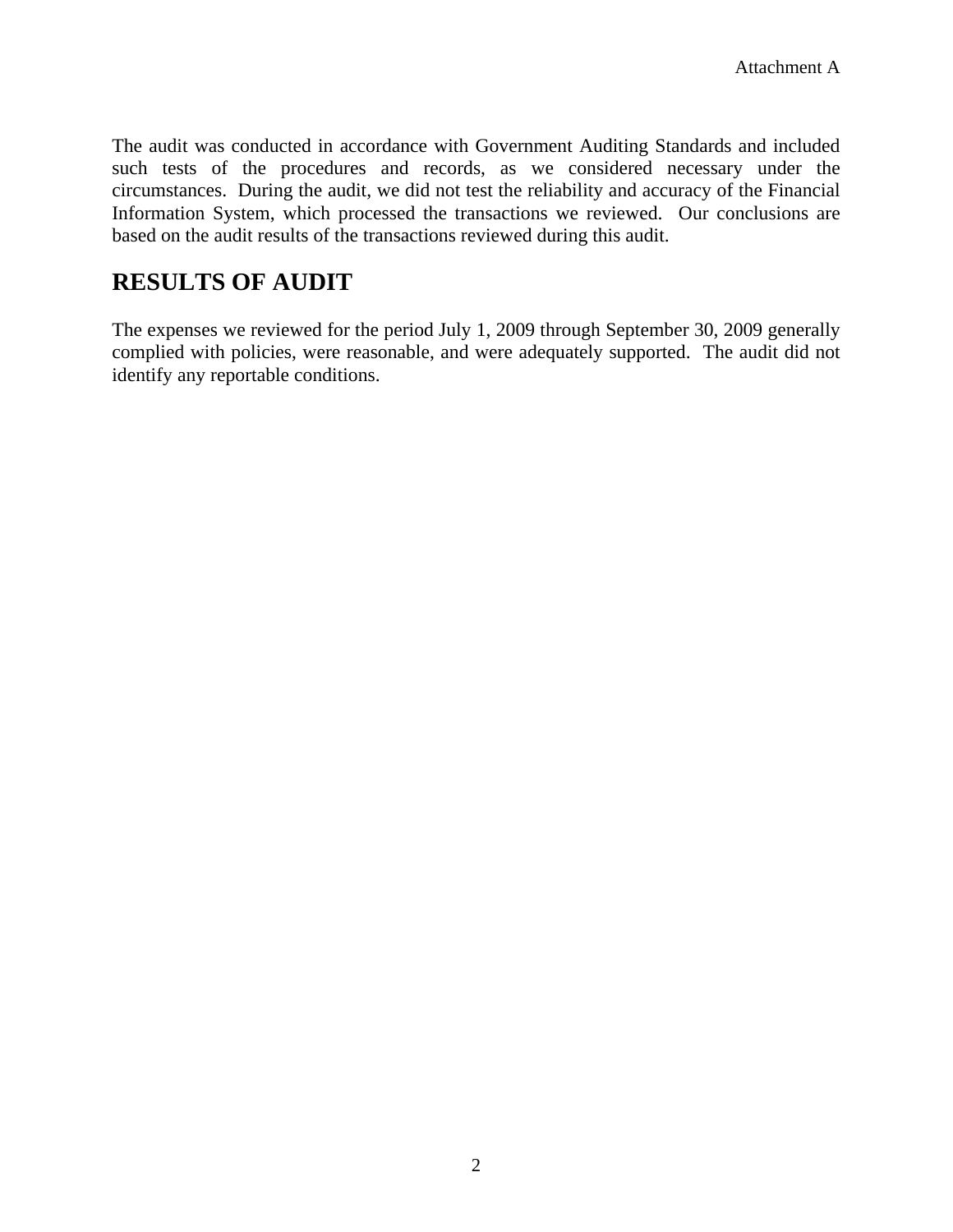| <b>Account</b> | <b>Account Description</b>          | <b>Total</b><br><b>Amount</b> | <b>Sample</b><br><b>Amount</b> |  |
|----------------|-------------------------------------|-------------------------------|--------------------------------|--|
| 50213          | <b>Training Program</b>             | \$5,272                       | \$385                          |  |
| 50903          | <b>Business Meals</b>               | 6,737                         | 2,481                          |  |
| 50915          | Seminar and Conference Fee          | 37,752                        | 21,742                         |  |
| 50917          | <b>Business Travel</b>              | 91,574                        | 12,303                         |  |
| 50930          | <b>Employee Activities</b>          | 54,877                        | 45,700                         |  |
| 50999          | <b>Other Miscellaneous Expenses</b> | 352,151                       | 45,127                         |  |
|                | <b>Totals</b>                       | <u>\$548,363</u>              | \$127,738                      |  |
|                |                                     |                               |                                |  |

#### **Summary of Expenses Reviewed For the Period July 1, 2009 to September 30, 2009**